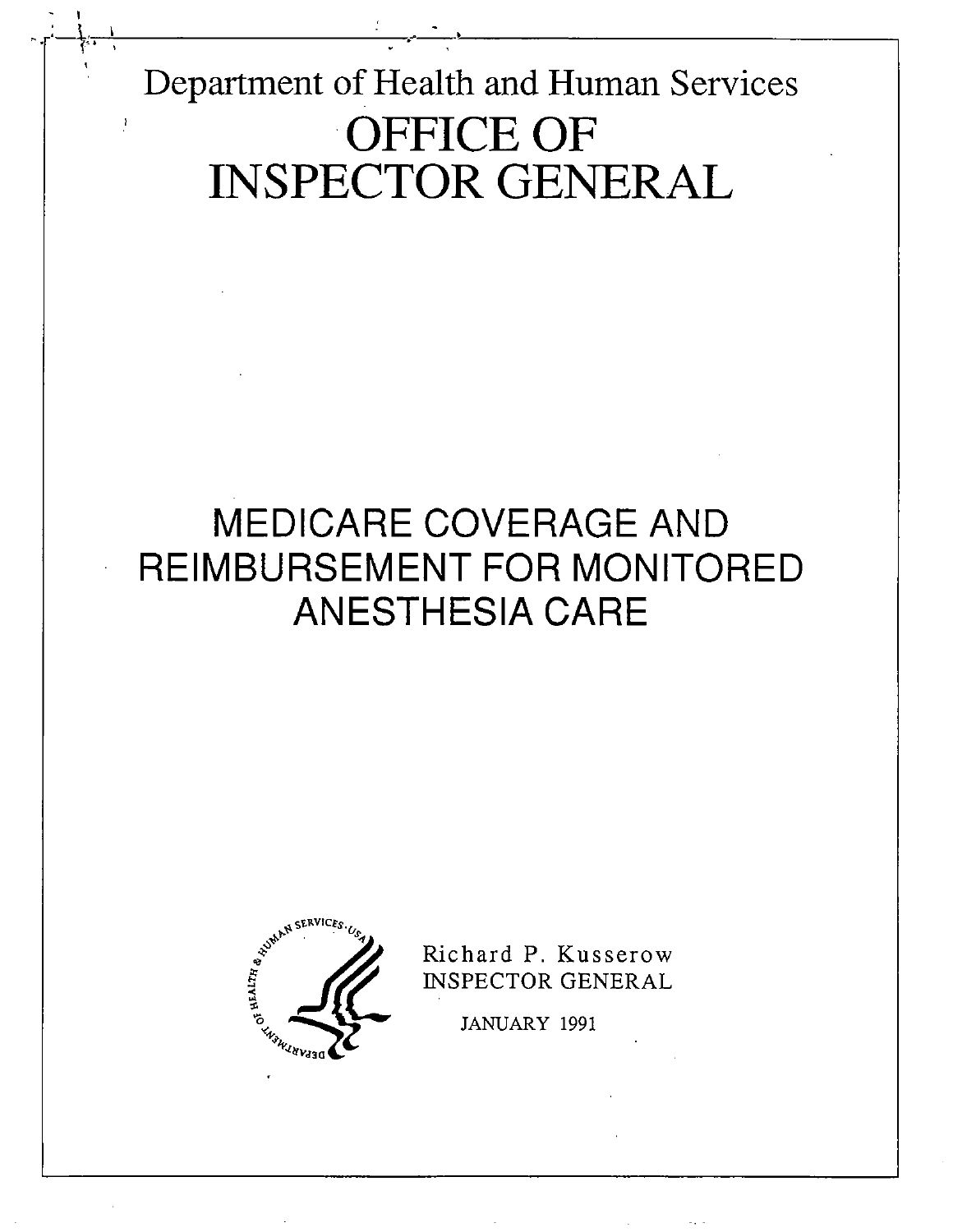## OFFICE OF INSPECTOR GENERAL

The mission of the Office of Inspector General (OIG), as mandated by Public Law 95-452, as amended, is to protect the integrity of the Department of Health and Human Services' (HHS) programs as well as the health and welfare of beneficiaries served by those programs. This statutory mission is carried out through a nationwide network of audits, investigations, and inspections conducted by three OIG operating components: the Office of Audit Services, the Office of Investigations, and the Office of Evaluation and Inspections. The OIG also informs the Secretary of HHS of program and management problems, and recommends courses to correct them.

## OFFICE OF AUDIT SERVICES

The OIG's Office of Audit Services (OAS) provides all auditing services for HHS, either by conducting audits with its own audit resources or by overseeing audit work done by others. Audits examine the performance of HHS programs and/or its grantees and contractors in carrying out their respective responsibilities, and are intended to provide independent assessments of HHS programs and operations in order to reduce waste, abuse and mismanagement and to promote economy and efficiency throughout the Department.

## OFFICE OF INVESTIGATIONS

The OIG's Office of Investigations (OI) conducts criminal, civil, and administrative investigations of allegations of wrongdoing in HHS programs or to HHS beneficiaries and of unjust enrchment by providers. The investigative effons of 01 lead to crinal convictions, administrative sanctions, or civil money penalties. The OI also oversees State Medicaid fraud control units which investigate and prosecute fraud and patient abuse in the Medicaid program.

## OFFICE OF EVALUATION AND INSPECTIONS

The OIG's Office of Evaluation and Inspections (OEI) conducts short-term management and program evaluations (called inspections) that focus on issues of concern to the Department, the Congress, and the public. The findings and recommendations contained in the inspections repons generate rapid, accurate, and up-to-date information on the efficiency, vulnerability, and effectiveness of departmental programs. This report was prepared in New York under the direction of Regional Inspector General Thomas F. Tully and Deputy Regional Inspector General Alan Meyer. Project staff included:

New York **Headquarters** Joseph M. Benkoski, Project Leader W. Mark Krushat William J. Counihan Wayne Powell Raul K. Martynek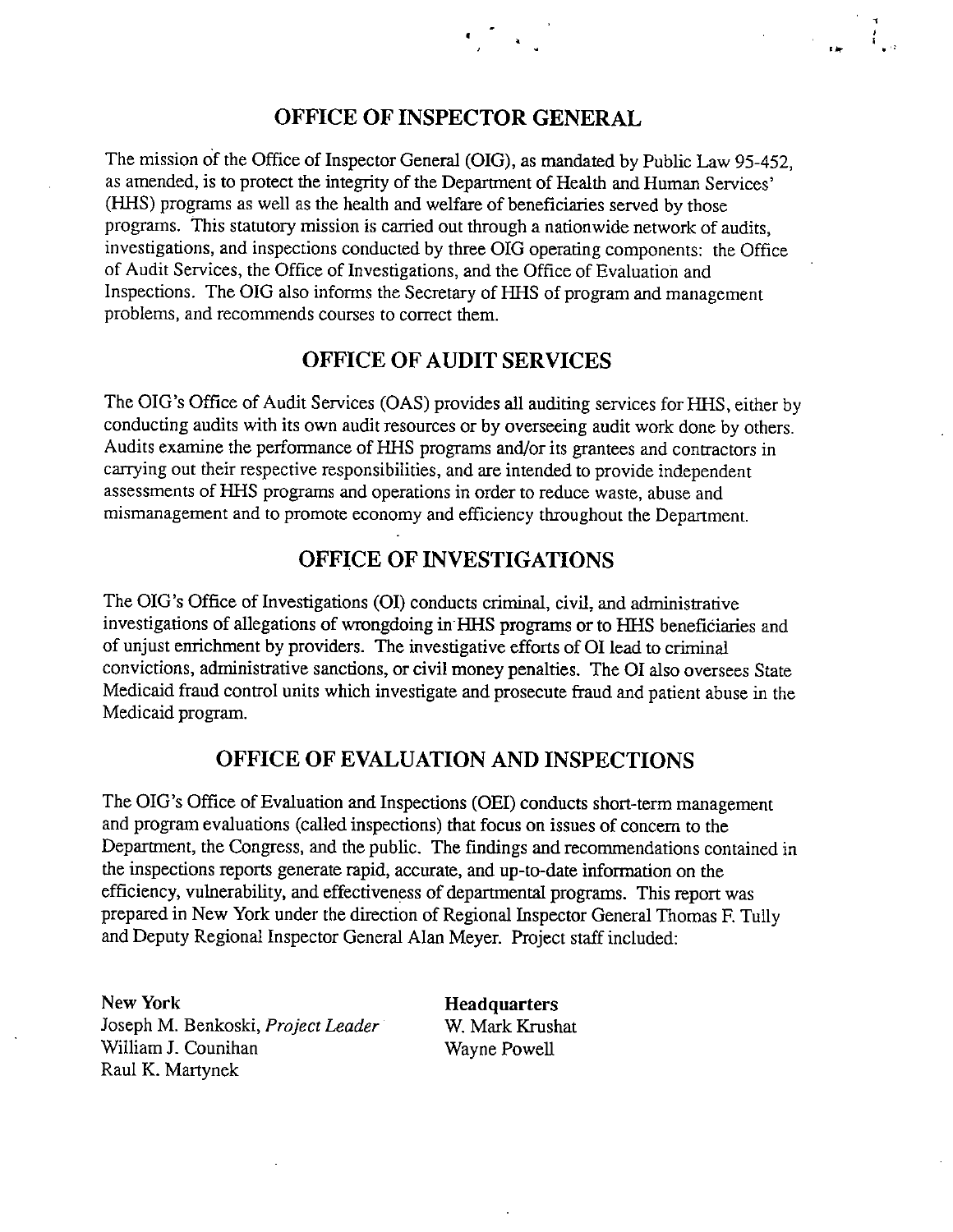Department of Health and Human Services OFFICE OF INSPECTOR GENERAL

# MEDICARE COVERAGE AND REIMBURSEMENT FOR MONITORED ANESTHESIA CARE



Richard P. Kusserow INSPECTOR GENERAL

OEI -02-89-00050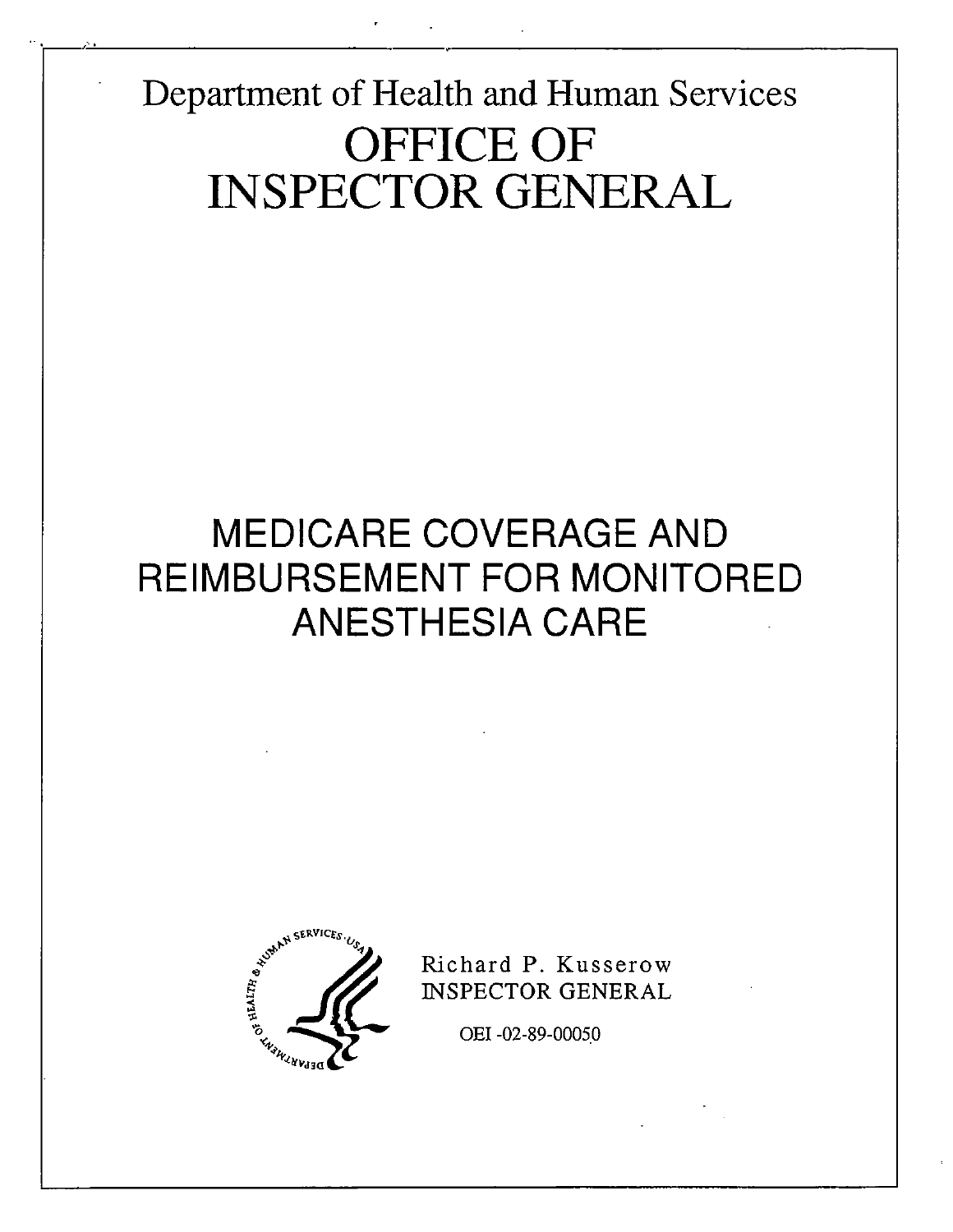## TABLE OF CONTENTS

 $\sim 10^{11}$   $\mu$ 

## **EXECUTIVE SUMMARY**

 $\sim$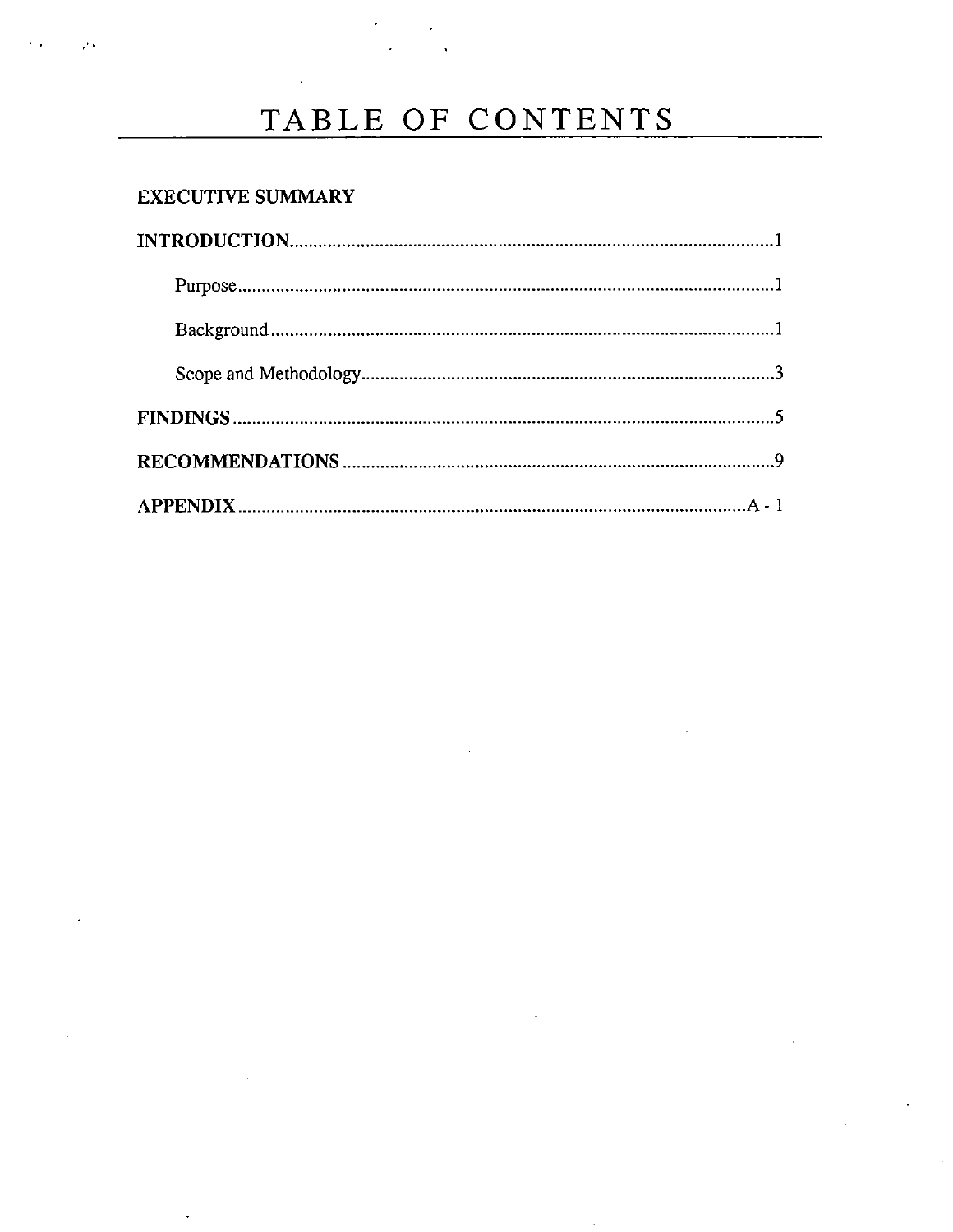#### PURPOSE

 $\mathcal{P}_{\mathcal{A}}$ 

This report reviews the adequacy and implementation of Medicare's coverage and reimbursement instructions for monitored anesthesia care (MAC).

## BACKGROUND

Modern medical technology has brought about vast improvements in surgical and other invasive techniques. This new technology allows more procedures to be done in hospital outpatient departments (OPDs), ambulatory surgical centers (ASCs) and doctors' offices.

This trend and advances in anesthesia techniques, have produced changes in the nature of anesthesia services. Traditionally, the most common form of surgical anesthesia involved the use of anesthetic drugs which rendered the patient unconscious. Curently, many patients receive local anesthesia during which they remain conscious. When an anesthetist takes part in the care of a patient under local anesthesia and renders cenan specified services, the service is referred to as "monitored anesthesia care" (MAC).

The HCFA defines MAC as the intraoperative monitoring of the patient's vital physiological signs, in anticipation of the need for general anesthesia or of the development of adverse physiological patient reaction to the surgery. It also includes a pre-anesthetic evaluation administration of any necessary medications and provision of indicated post-operative anesthesia care. The HCFA stipulates that MAC is not automatically covered and "must be reasonable and medically necessary under the given circumstances."

Medicare data for 1988 shows allowed charges for all anesthesia services of \$1.1 billion. However, as claims for general or MAC are not differentiated, the amount allowed for MAC is not known. There are, nevenheless, indications that MAC amounts are considerable. For example, alowed charges in 1988 for anesthesia associated with cataract surgery amounted to \$144 million, about 90% of which was probably for MAC.

## SCOPE AND METHODOLOGY

To assess implementation of HCFA's coverage instructions, Medicare carriers' documents were reviewed to determine the steps taken to adjudicate MAC claims. Also, Federal Employee Health Benefit plans and the private plans of Medicare carriers wereprovided with HCFA's definition of MAC and we compared their coverage and reimbursement policies to Medicare. Finally, physicians under contract to the OIG reviewed a random sample of 1162 medical records to provide insights into operative events relating to the use of anesthesia services. The stratified

 $\overline{\mathbf{i}}$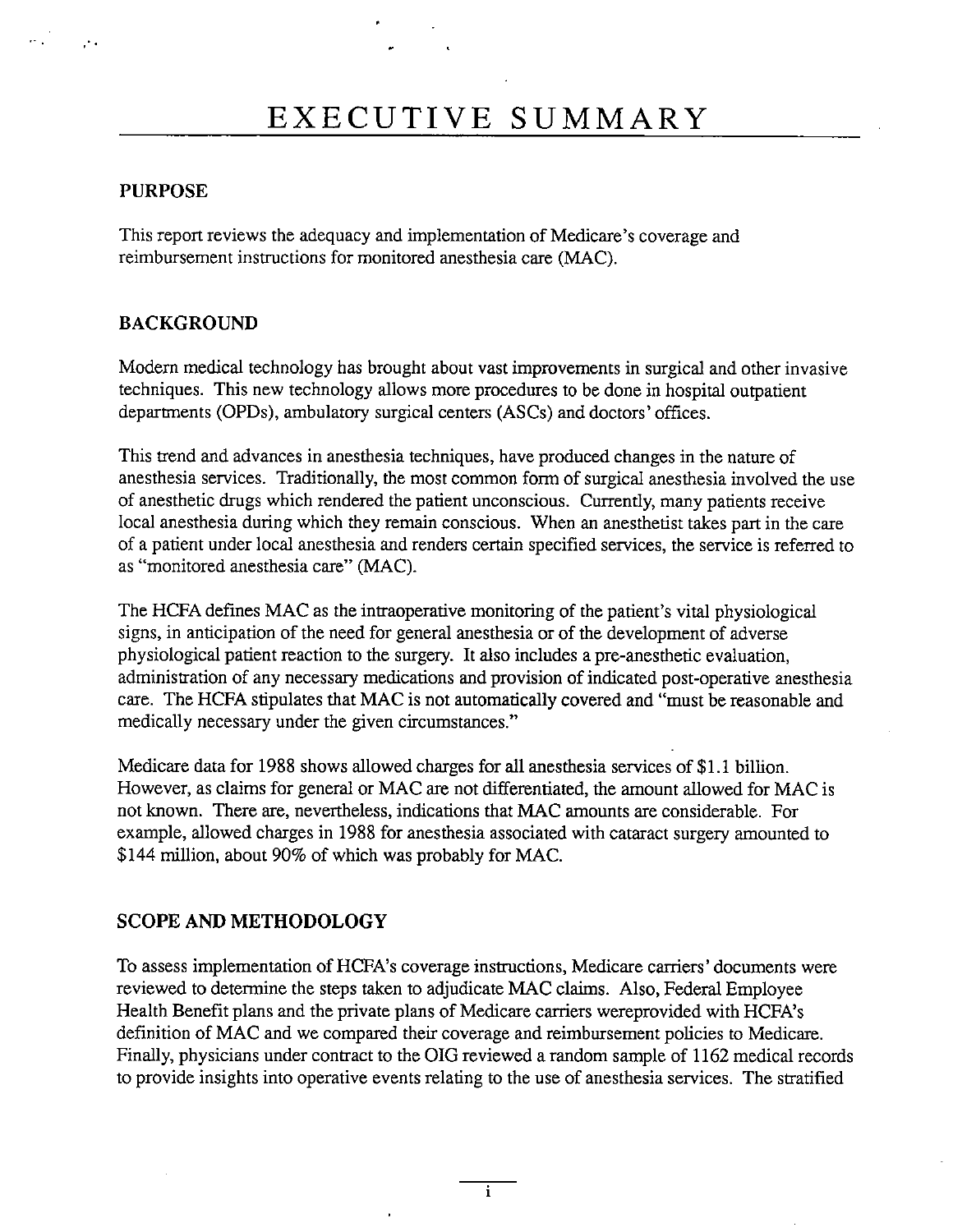sample, selected for a different OIG study, consisted of an equal number of procedures performed in OPDs and ASCs in 10 states.

#### FINDINGS

#### HCFA's MAC Instruction Is Not Being Implemented By Carriers

Carriers have not implemented HCFA's instructions that MAC "must be reasonable and necessary under the given circumstances." Most carriers have not informed the medical community of coverage limitations and have no method to distinguish MAC claims from other anesthesia claims, a prerequisite to the coverage determination process.

#### Actual Services Rendered Do Not Meet Coverage Guidelines

The results of the medical review of records do not support the coverage instruction premise for MAC. General anesthesia was rarely administered and the need for anesthetists ' medical intervention was minimal.

## Reimbursement Was Inappropriate In Approximately I Of Cataract Cases Based On Lack Of Documentation

In 159 (25 percent) of 645 reviewed cataract procedures performed under MAC, payment was inappropriate because either pre-anesthesia evaluation and/or monitoring of vital signs were not documented as required for reimbursement. Projecting this error rate to the universe from which claims were sampled and assuming an equal distrbution in the error rate for the full year, an estimated \$14.0 milion in inappropriate allowed charges was made in 1988 in ten States.

## Other Insurers Have More Restrictive MAC Coverage And Payment Standards

A survey of other health insurers shows that ten (22 percent) Medicare carriers' private business health insurance plans and fifteen (68 percent) of 22 FEHB plans have more restrictive coverage and reimbursement policies than Medicare.

A 1986 OIG study found that services provided during MAC differed substantially from those provided during general anesthesia. Based on this finding it was recommended that HCFA should reimburse MAC at a lower rate than general anesthesia. HCFA did not accept the OIG recommendation and currently pays for MAC and general anesthesia at the same amount.

ïΪ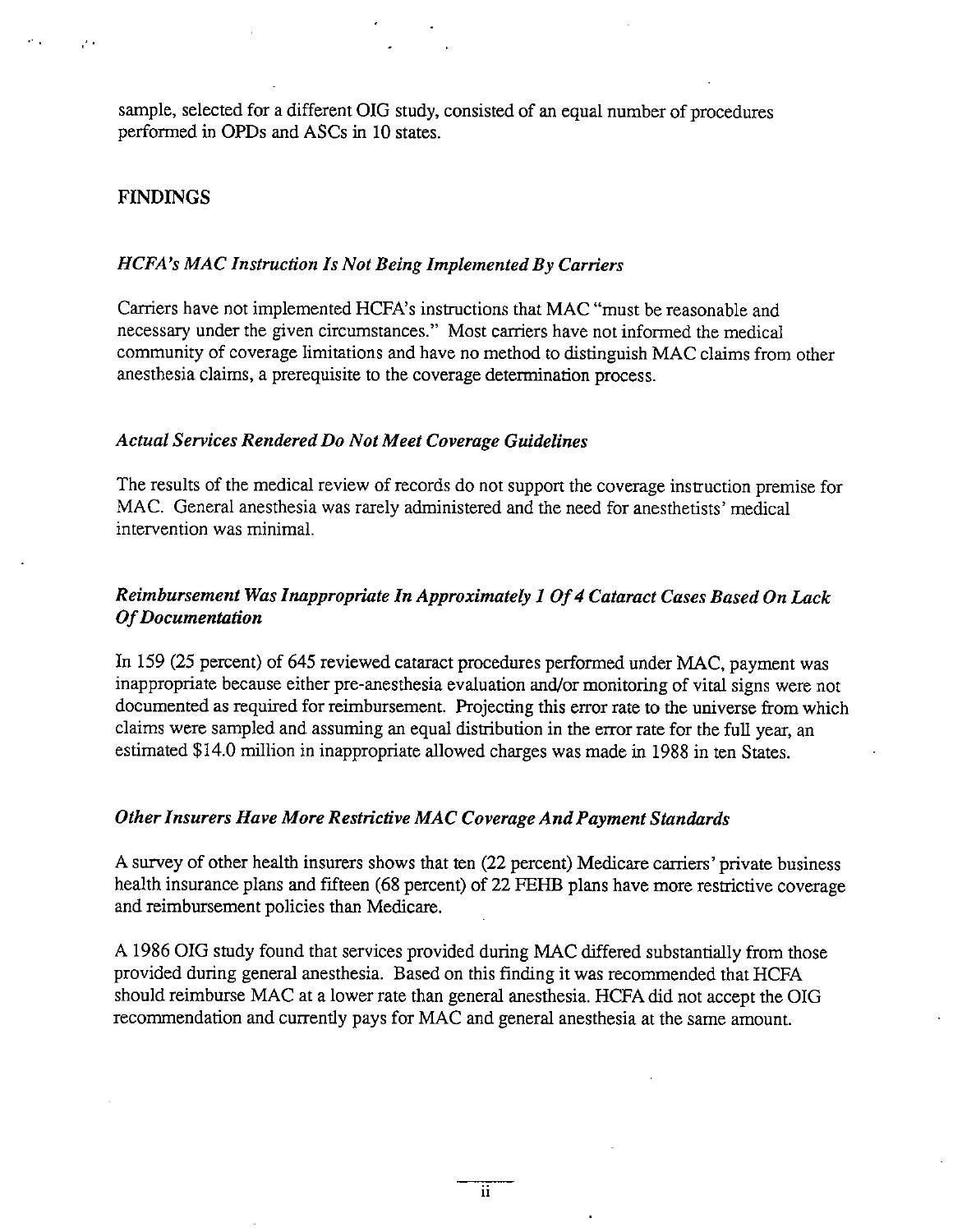#### RECOMMENDATIONS

#### HCFA should:

- require carriers to develop and implement a claims review process to apply  $\blacktriangleright$ existing MAC coverage instructions,
- strengthen MAC guidelines by adding procedures for case-by-case coverage, as  $\blacktriangleright$ currently required for anesthesia claims related to transvenous pacemaker surgery and/or by providing objective criteria for MAC coverage such as the use of ASA's physical status categories, and
- study the appropriateness of paying the same amount for MAC and general  $\blacktriangleright$ anesthesia in view of the fact that other insurers are more restrictive,

The HCFA agrees with our recommendations regarding claims review and coverage but does not agree to study the appropriateness of the amount it pays for MAC. We continue to believe such a study is needed. The HCFA's comments and the OIG response appears as an appendix to the report.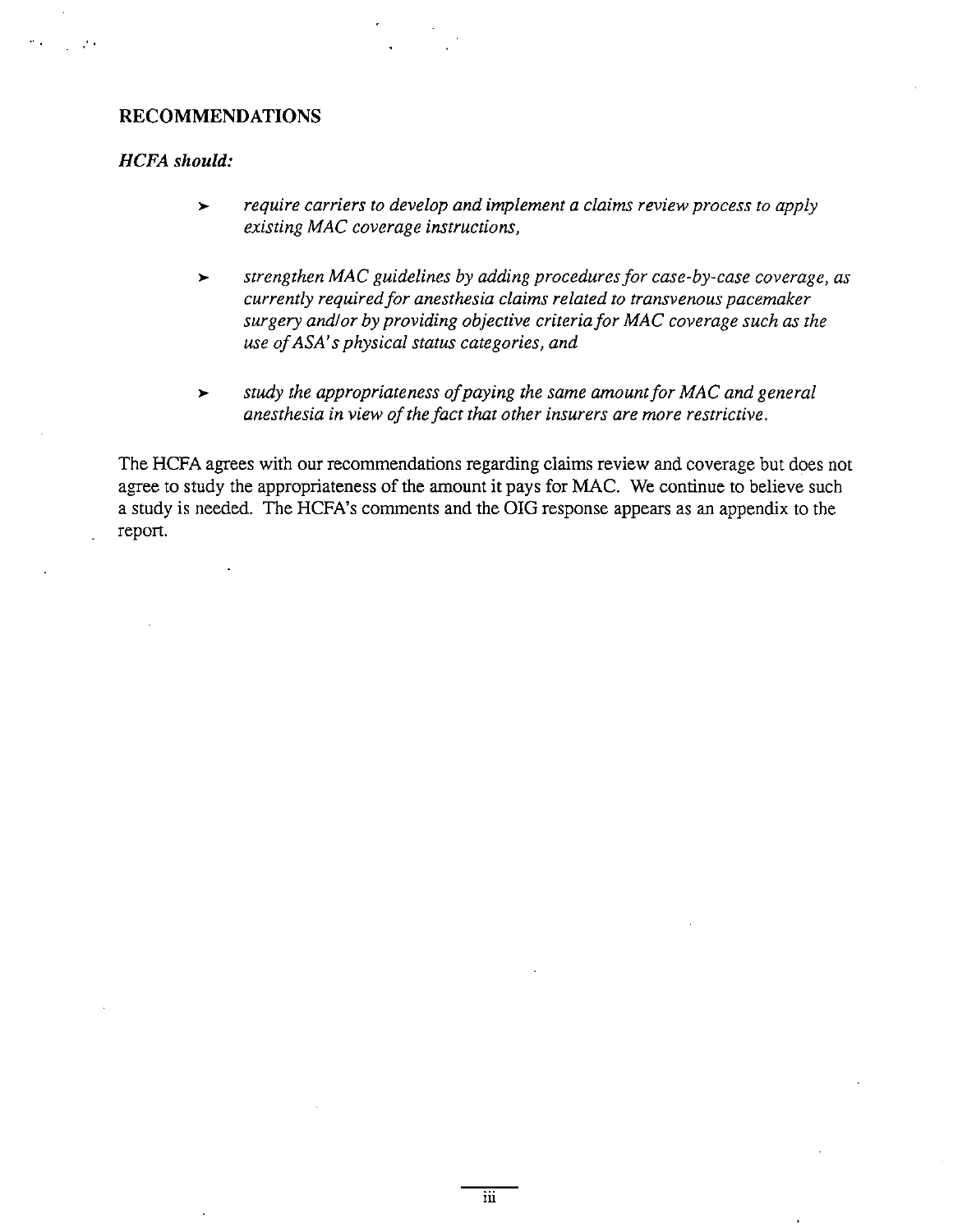#### PURPOSE

This report reviews the adequacy and implementation of Medicare's coverage and reimbursement instructions for monitored anesthesia care (MAC).

#### BACKGROUND

#### Trends in Anesthesia Services

Modern medical technology has brought about vast improvements in surgical and other invasive therapeutic and diagnostic techniques. These advances have produced shifts from traditional incisional surgery to procedures utilizing laser technology, electric shockwave and fiberoptic endoscopic instruments. Arthroscopic surgery, lithotripsy and coronary balloon angioplasty are a few examples. New technology has also made it possible for invasive procedures to be done more frequently on an ambulatory basis in outpatient deparments, ambulatory surgical centers and doctors' offices.

The wide range of available advanced operative techniques as well as advances in anesthesia techniques have been instrumental in producing changes in the nature of anesthesia services. Traditionally, the most common form of surgical anesthesia involved the use of anesthetic drugs which rendered the patient unconscious and insensible to pain. Under general anesthesia, these drugs often suppress patients' ability to maintain their own life functions, thus making the anesthetist responsible for keeping the patient alive by monitoring vital physiological signs and diagnosing and treating any deviations which may arise. Currently, many patients receive forms of anesthesia which do not involve loss of consciousness, thus allowing the patients to maintain their own life functions. (For ease in reading, the generic term anesthetist is used thoughout this report except where distinctions are necessary for the sake of accuracy. In practice, anesthesia services are rendered by anesthesiologists, other qualified physicians, certified registered nurse anesthetists (CRNA's) and anesthesiologist assistants (AA's).

The use of local anesthesia has become a prevalent choice of physicians in an increasing number of surgical procedures. Local anesthesia is frequently administered by physicians performing the procedure rather than by an anesthetist. Ophthalmologists, cardiologists, gastroenterologists and surgeons are a few examples of specialists who often inject local anesthetics or apply topical agents to render the area insensible to pain. In some of these instances the local anesthesia may be supplemented with a drug such as valium, taken orally or intravenously, to sedate the patient. In these situations the patient is conscious and mayor may not be attended by an anesthetist. When an anesthetist takes part in the care of the patient and certain specified services are rendered, the service is referred to as "monitored anesthesia care" (MAC).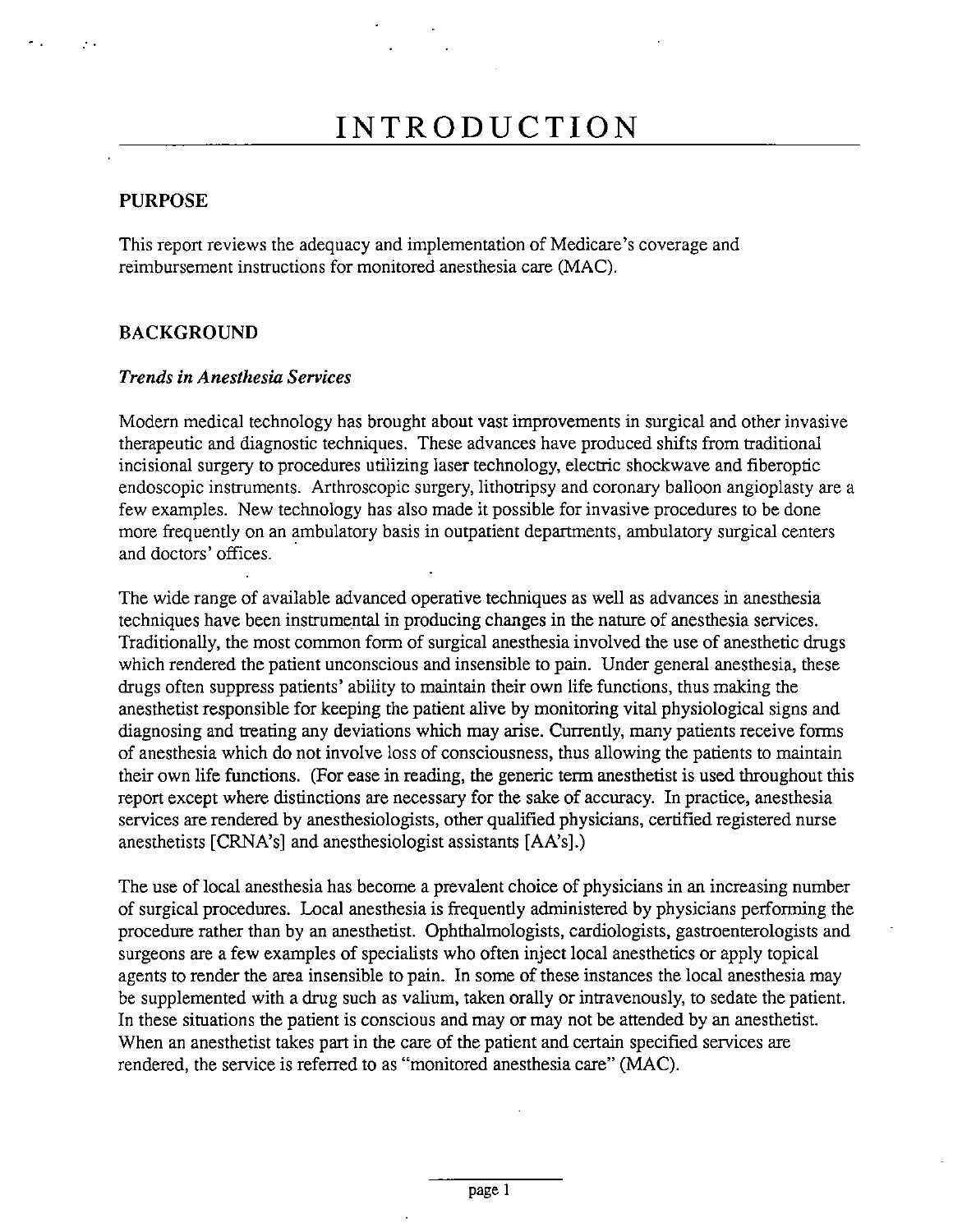#### Medicare Coverage And Reimbursement For MAC

 $\mathcal{P}$  .

In April 1986, the OIG issued a report entitled "Medicare Reimbursement for Anesthesia Services" (OAI-02-00010). The purpose of the study was to clarify the nature and prevalence of local/standby anesthesia (currently referred to as MAC) and examine and evaluate related Health Care Financing Administration (HCFA) reimbursement policies and practices. Based on a review of medical records for over 1,000 beneficiaries who underwent either cataract surgery, pacemaker implants or inguinal hernia repairs, the study found that the practice of substituting MAC for general or regional anesthesia was growing. Currently, reimbursement is the same amount for MAC and general anesthesia.

That study's evaluation of anesthetists' responsibilities in providing MAC, as compared to those responsibilities when general anesthesia is administered, led OIG to conclude that the nature of MAC services were sufficiently different to warrant a distinct definition of the service and that it should be reimbursed at a lower amount. In practice, eight Medicare carriers were found to be reimbursing MAC at a lower amount and 41 carriers were paying for MAC at the same level as general anesthesia.

Differences in carrier reimbursement policies, at that time, were attributed to a lack of national policy and to whether they adopted the American Society of Anesthesiologists' (ASA) guidelines for MAC (full general anesthesia value) or the California Relative Value Scale (CRVS) anesthesia ground rules" (charges based on extent of services rendered).

In a final notice in the October 7, 1986 Federal Register, HCFA established special reasonable charge payment limits for all anesthesia services furnished during cataract surgery. But, it did not adopt the broader OIG recommendation to reduce payments for MAC irespective of the surgical procedure performed. Rather, HCFA indicated that it would funher study its overall policy regarding reduced reimbursement for MAC.

The HCFA did respond favorably to the OIG recommendation regarding the need to better define the service by substituting the term "monitored anesthesia care" for local/standby anesthesia, defining the nature of MAC, and stipulating that MAC is not automatically covered. Section 8310.1E of the Medicare Carriers Manual (June 1987) specifies that MAC "must be reasonable and medically necessary under the given circumstances." The instruction (underline emphasis added) states:

Monitored anesthesia care involves the intraoperative monitoring by a physician, or by a qualified individual under the medical direction of a physician, of the patient's vital physiological signs, in anticipation of the need for administration of general anesthesia or of the development of adverse physiological patient reaction to the surgical procedure. It also includes the performance of a pre-anesthetic examination and evaluation, prescription of the anesthesia care required, administration of any necessary oral or parenteral medications (e.g., atropine, demerol, valium) and provision of indicated post-operative anesthesia care.

... The fact that the physician personally furnished or medically directed the monitored anesthesia care does not automatically mean the monitored anesthesia care is a covered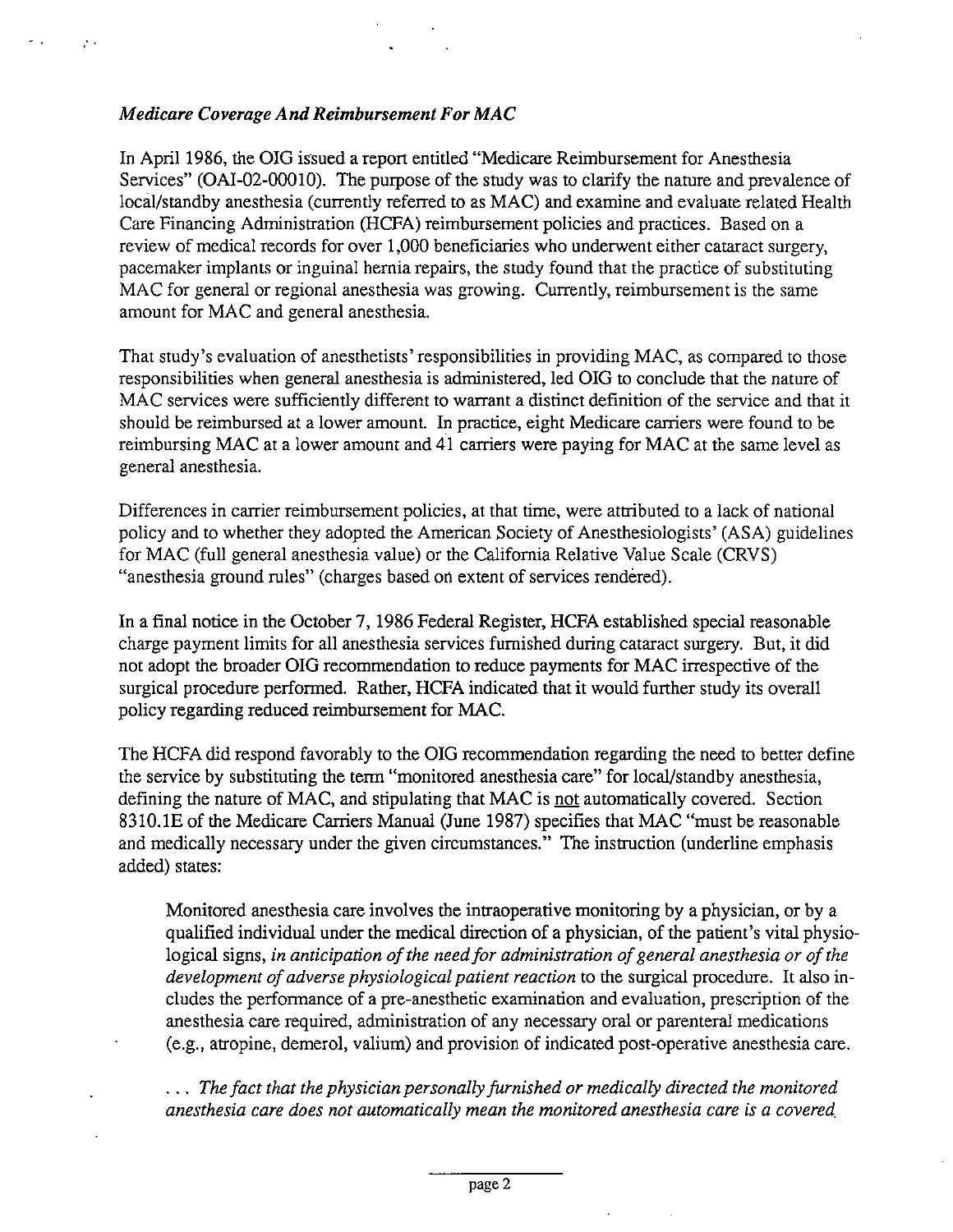Part B service. The monitored anesthesia care service must be reasonable and medically necessary under the given circumstances.

In addition, HCFA instructed carriers (Section 8312.1F) to reimburse MAC in the same manner and amount as they pay for administration of general anesthesia when MAC is performed in its entirety.

To date, MAC coverage policy has been supplemented only by a July 1988 HCFA instruction (MCM Coverage Issue 35-79) to carriers containing coverage guidelines for MAC and general anesthesia, associated with transvenous pacemaker surgery. It instructs carriers to provide coverage "only if documentation of medical necessity is provided on a case-by-case basis,

#### Medicare Reimbursement

 $\mathcal{L}_{\text{max}}(\mathcal{L}_{\text{max}})$ 

Medicare data for 1988 shows allowed charges for all anesthesia services of \$1.1 billon. However, as claims for general anesthesia or MAC are not differentiated, the amount allowed for MAC is not known. There are, nevertheless, indications that MAC amounts are considerable. For example, allowed charges in 1988 for anesthesia associated with cataract surgery amounted to \$144 milion, about 90% of which was probably for MAC.

## SCOPE AND METHODOLOGY

To assess implementation of HCFA's coverage instructions, Medicare carriers were requested to provide copies of: (1) provider information bulletis conveying anesthesia coverage limtations for MAC and transvenous pacemaker claims, (2) related billing instructions to providers, and (3) claims processing procedures and instructions used in makng coverage determnations on MAC claims. These documents were reviewed to

determine whether carriers had taken the necessary steps to properly process anesthesia claims subject to coverage restrictions.

Federal Employee Health Benefit plans and the private plans of Medicare carriers were requested to provide information on their coverage and reimbursement for MAC, as defined by HCFA. Documents were reviewed to determine similarities and differences when compared to Medicare's coverage and reimbursement policies.

To gain insights into how HCFA's MAC instruction relates to actual operative events, a stratified random sample of 1162 Medicare beneficiary records (803 cataract procedures, 201 upper GI procedures and 158 colonoscopies) were reviewed by board-cenified physicians under contract to the OIG. These patients were evenly split between ASC and OPD settngs. The contractor reviewed and reported on such activities as pre-anesthesia examination and evaluation, intraoperative events and post-anesthesia care.

The sample records represented an equal number of patients from hospital outpatient departments (OPDs) and ambulatory surgical centers (ASCs) during the first three months of 1988 in ten States (AZ, CA, FL, IL, LA , MD, NC, OH, PA, TX) with large numbers of ASCs.

 $\bullet$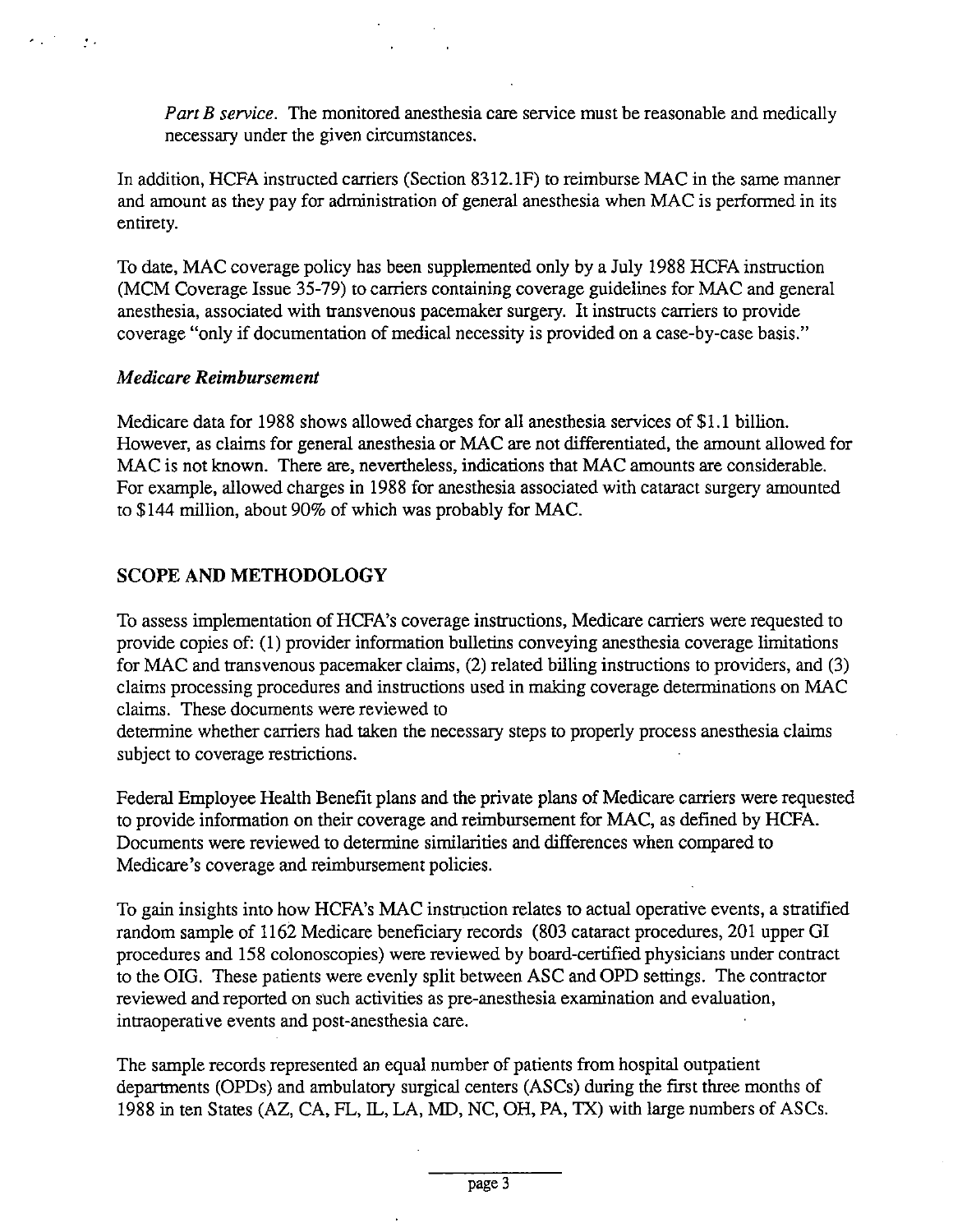The sample was designed for a another OIG study which had as its purpose the evaluation of the quality of care in ambulatory settings. The sample size was based on the number necessary to satisfy specific testing criteria (i.e., power confidence level and detectable difference) established for studies on medical outcome and necessity.

 $\mathcal{F}_{\mathcal{G}}$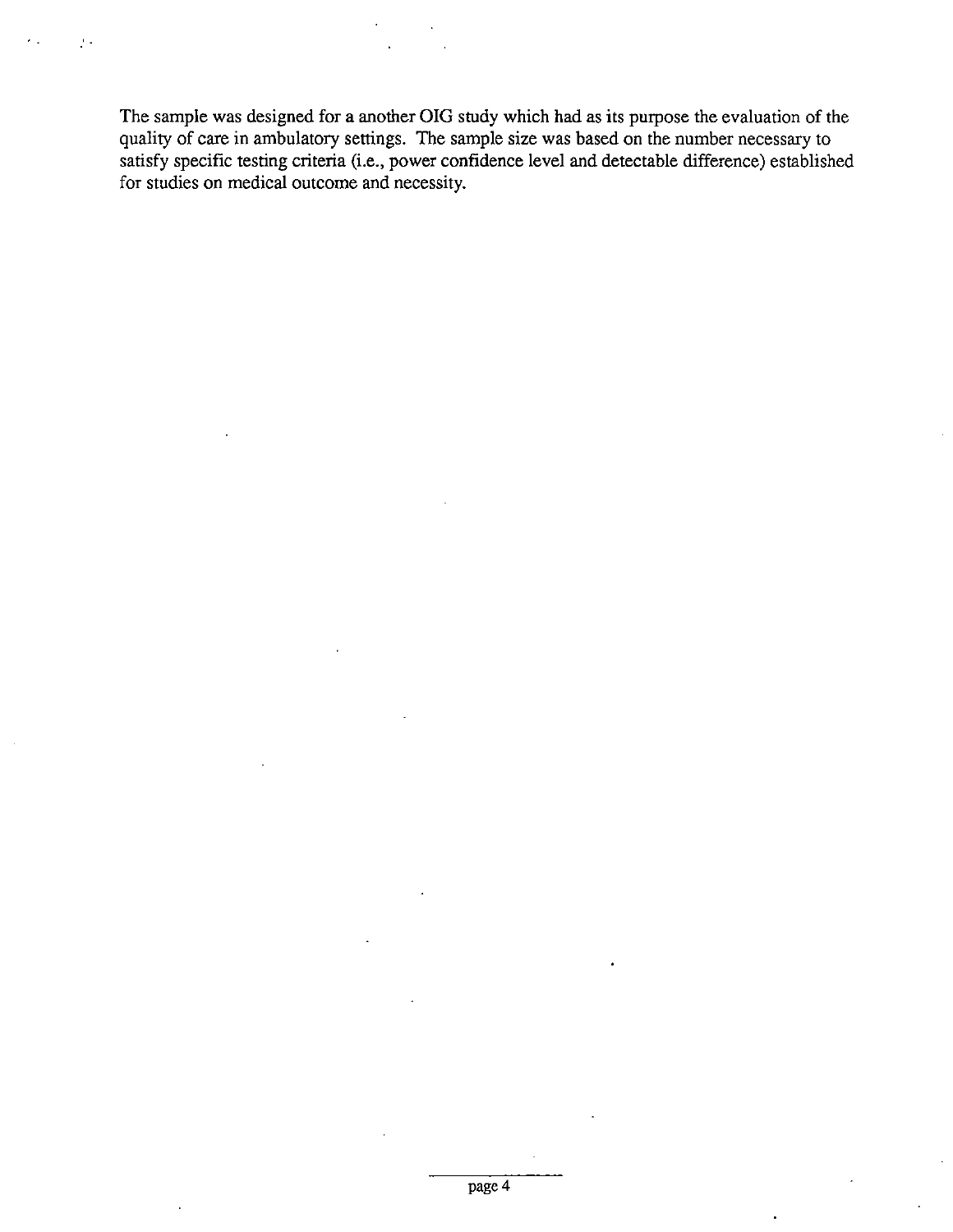## HCFA's MAC AND PACEMAKER INSTRUCTIONS HAVE NOT BEEN IMPLEMENTED BY MOST CARRIERS

 $\sigma$  .

A review of documents provided by 45 carriers representing 56 payment jurisdictions, covering the period June 1987 through April 1989, indicates that they have not implemented the instructions in MCM Section 8310.1E (June 1987) which specify that MAC "must be reasonable and necessary under the given circumstances" and is not automatically covered.

- $\blacktriangleright$ Only 15 (33 percent) carriers informed the medical community of these coverage provisions.
- Only seven (16 percent) carriers established special billing instructions requiring  $\blacktriangleright$ identification on the claim form that the billed anesthesia service was for MAC; but, only two of these carriers use this information in adjudicating MAC claims. Such identification is necessary in order to apply MAC coverage limitations.

Carrier implementation of pacemaker instruction (MCM Coverage Issue 35-79) has been somewhat better.

- $\blacktriangleright$ Twenty-six (58 percent) of the carriers have medical review procedures to determine coverage for pacemaker implant anesthesia claims.
- Carriers with procedures to make coverage determinations for transvenous pacemaker  $\blacktriangleright$ procedures vary in their approaches. For example, one carrier has determined that anesthesia services associated with these procedures are medically necessary in all cases. In contrast, another requires claims for this procedure to contain the ASA physical status ranking which classifies patients into six levels based upon health condition. The physical status level is used to help make coverage determinations.

## ACTUAL SERVICES RENDERED DO NOT MEET COVERAGE GUIDELINES

The results of an OIG medical review do not support the coverage premise for MAC services contained in MCM Section 831O. IE. In this section, HCFA describes MAC services as involving intraoperative monitoring of the patient's vital physiological signs in anticipation of the need for administration of general anesthesia or of the development of adverse physiological patient reaction to the surgical procedure.

The medical review determinations on 1162 patients' medical records (803 cataract extractions and 359 upper and lower GI endoscopies) found, in those cases where MAC was biled, that the need for anesthetists' medical intervention was minimal.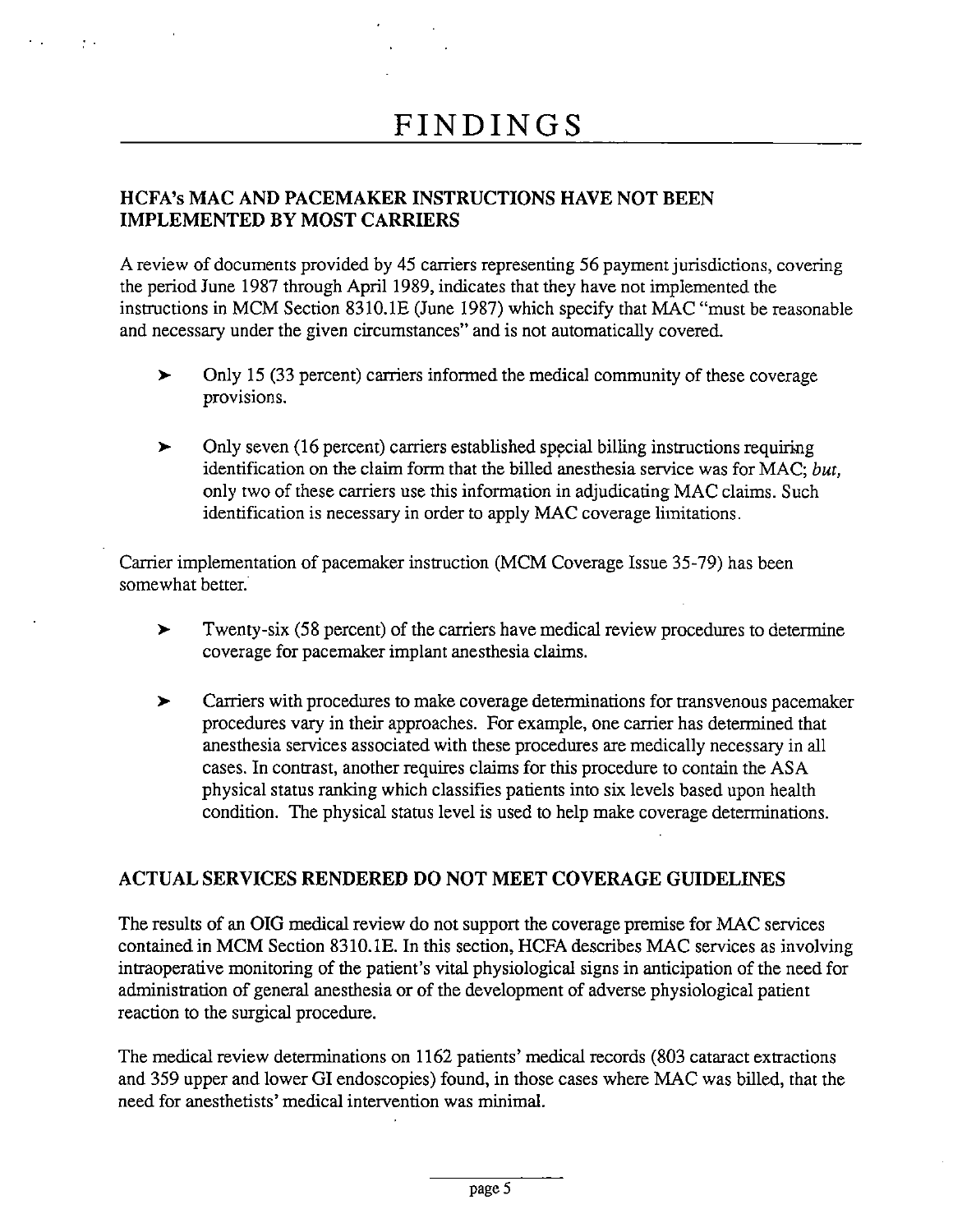Only 3 of 760 medical records for planned MAC cataract procedures (43 began under  $\blacktriangleright$ general anesthesia) contained notes indicating an anticipated need for general anesthesia and *only one* procedure was actually converted from local to general anesthesia.

 $\mathcal{F}_{\mathrm{out}}$ 

- $\blacktriangleright$ There were *no* adverse physiologic reactions documented in any cataract procedure performed with MAC. Two planned procedures were cancelled preoperatively due to hemorrhaging caused by the injection of local anesthesia.
- $\blacktriangleright$ Of the 359 endoscopy procedures, two colonoscopies were done under general anesthesia and 20 (11 upper GI and 9 colonoscopy) had associated claims for MAC. In its report, the medical review contractor noted that "patients undergoing endoscopies do not require monitored anesthesia care by anesthesiologists or CRNAs, although they do need monitoring by registered nurses or other personnel trained in monitoring and resuscitation techniques."

Additionally, during the course of the inspection, it was learned that one carrier conducted a special 1989 utilization review study of MAC services provided during cataract surgery, including an in-depth review of four anesthesiologists who frequently biled for MAC in cataract surgeries. Its anesthesia consultant determined medical necessity for MAC using such factors as age of patient, anticipated duration of the procedure, serious medical problems such as chronic obstructive pulmonary disease, and other factors. The study found that 65 percent of the sample reviewed lacked documented medical necessity.

## REIMBURSEMENT WAS INAPPROPRIATE IN APPROXIMATELY 1 OF 4 CATARACT CASES BASED ON LACK OF DOCUMENTATION

 $\blacktriangleright$ The medical record review showed that 44 of the 803 cataract extractions were performed under general anesthesia and 759 under local anesthesia. Carrier claims payment data shows that 645 (85 percent) of the 759 procedures had associated anesthesia bills (299 hospital outpatient department [OPD] and 345 ambulatory surgical center [ASC] bills) and among these:

> In 148 cases (23 percent), there was no documentation that pre-anesthetic examinations and evaluations were performed.

In 109 cases (17 percent), there was no documentation of monitoring of patients' vital physiological signs.

In 176 cases (27 percent), there was no postoperative anesthesia note.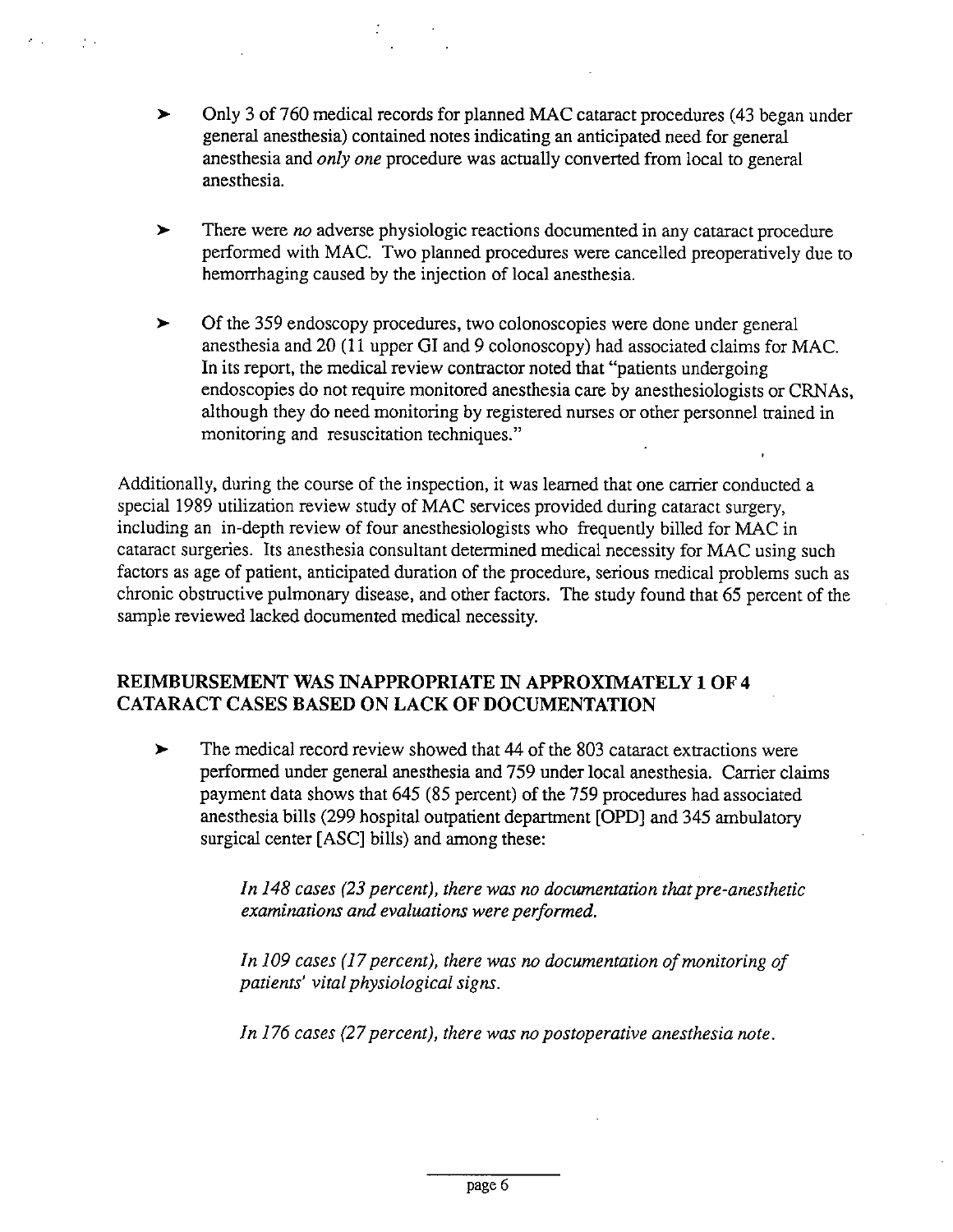- In 159 cases (25 percent), because either pre-anesthesia evaluation and/or monitoring  $\blacktriangleright$ of vital signs (two key MAC services) were not documented as having been provided as required for reimbursement, payment was found to be inappropriate. This finding should not be interpreted to imply that services were not actually provided. Of these inappropriately paid claims, 67 (22 percent error rate) of the MAC cases were perfonned in OPDs and 92 (27 percent error rate) were performed in ASCs. Projecting these error rates to the universe from which claims were sampled, an estimated \$3.5 million was inappropriately reimbursed for the three month period in the ten states. Assuming an equal distribution in the error rate for the full year, this annualizes to \$14.0 million in 1988.
- Failure to document the provision of one expected service was frequently  $\blacktriangleright$ accompanied by failure to document others; 129 medical records lacked notes that showed *any* of the three expected services were provided.

## OTHER INSURERS HAVE MORE RESTRICTIVE MAC COVERAGE AND PAYMENT STANDARDS

A 1986 OIG study found that services provided during MAC difered substantially from those provided during general anesthesia. Based on this finding it was recommended that HCFA should reimburse MAC at a lower rate than general anesthesia. HCFA did not accept the OIG recommendation and currently pays for MAC and general anesthesia at the same amount. However, other insurers were often found to be more restrictive than Medicare.

## Medicare Carriers' Private Business Plans

Ten (22 percent) Medicare carriers' private business health insurance plans have more restrictive coverage and reimbursement policies than Medicare.

- Four do not provide coverage for MAC  $\blacktriangleright$
- Four pay a lower amount for MAC than for general anesthesia  $\blacktriangleright$
- One limits coverage to patients with a concurent "hazardous" medical condition.  $\blacktriangleright$
- One limits coverage to five surgical procedures or any procedure requiring IV  $\blacktriangleright$ sedation. Coverage is also provided for patients with severe systemic diseases which are a constant threat to life (ASA physical status P-4).

A carrier private business plan, which also is an FEHB insurance plan, has identified over 700 procedures for which the services of an anesthetist are not customarly required. Claims for these procedures are denied unless documentation is provided to support the medical necessity for an anesthetist.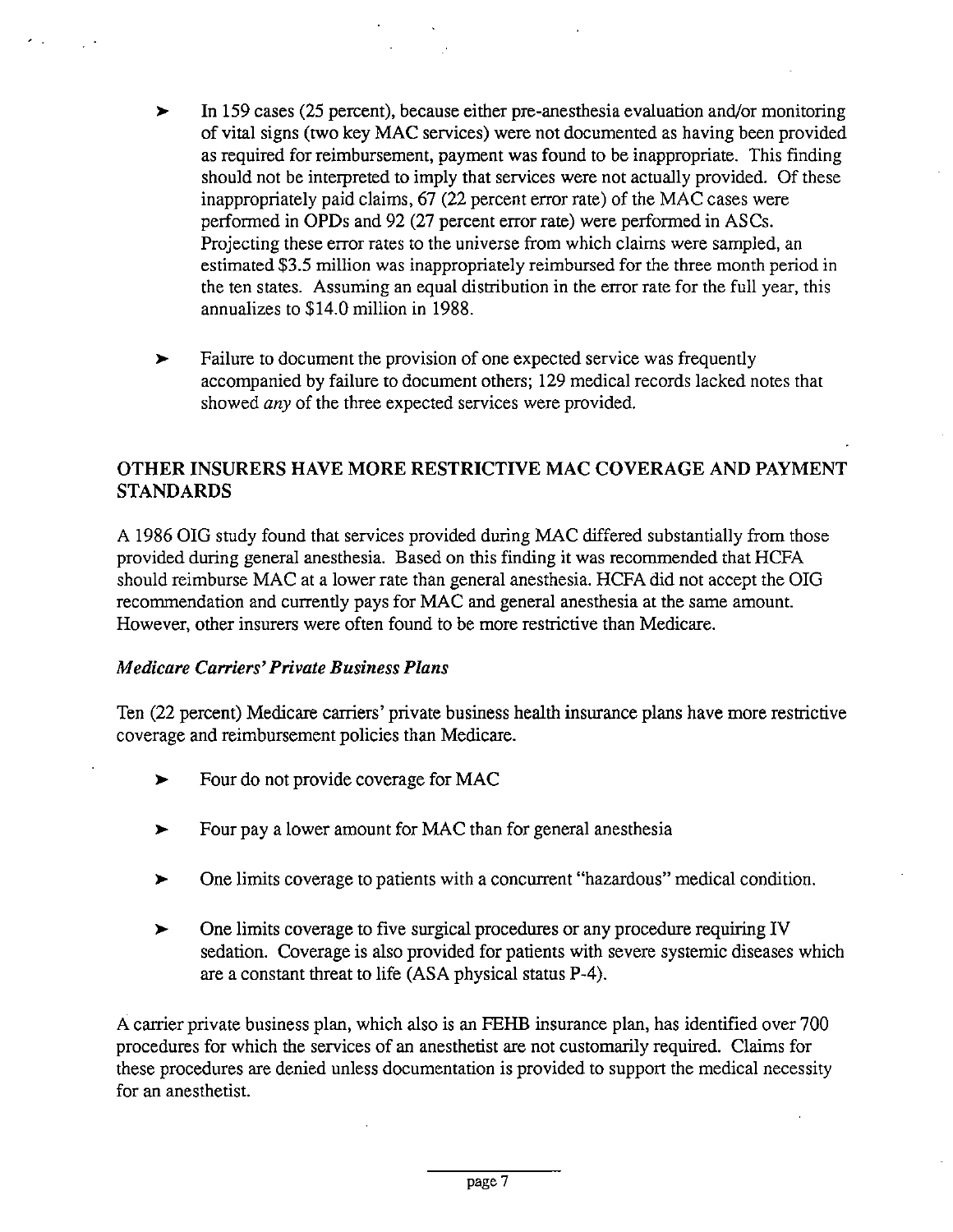## Federal Employee Health Benefit Plans

 $\frac{1}{2}$ 

Fifteen (68 percent) of 22 FEHB plans are more stringent.

- Six do not cover MAC.  $\blacktriangleright$
- Six cover only if IV medication is administered by an anesthesiologist.  $\blacktriangleright$
- Three pay for distinct identified services rather than global anesthesia services.  $\blacktriangleright$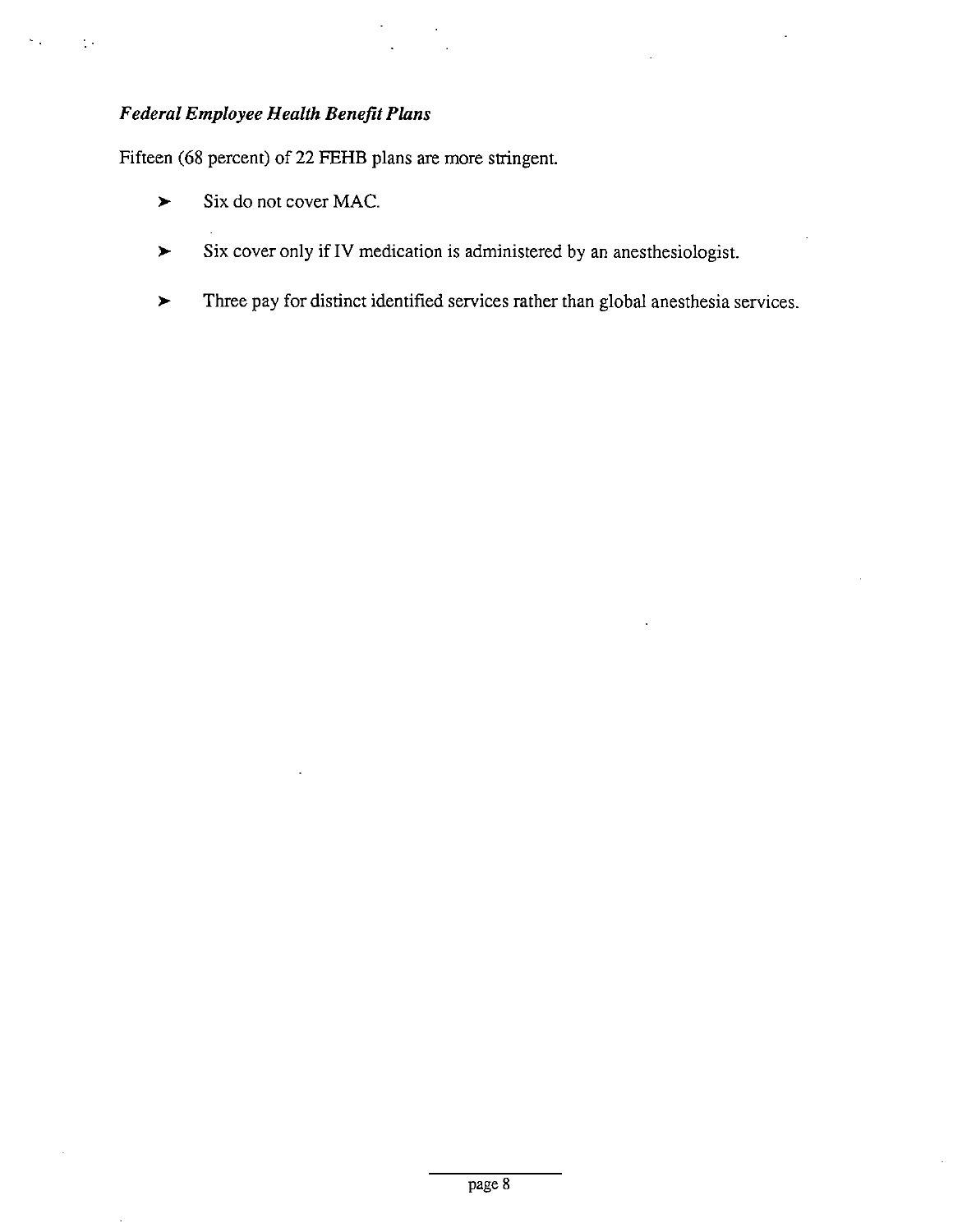## RECOMMENDATIONS

## HCFA SHOULD REQUIRE CARRIERS TO IMPLEMENT EXISTING MAC INSTRUCTIONS INCLUDING:

- Informing the medical community as to what is required to qualify as MAC, and that  $\blacktriangleright$ coverage is not automatic but must be reasonable and necessary under the given circumstances.
- Requirng that MAC is specifically identified on the claim form as the anesthesia  $\blacktriangleright$ service rendered.
- Establishing medical review procedures and policies for MAC claims.  $\blacktriangleright$

## HCFA SHOULD STRENGTHEN EXISTING MAC GUIDELINES BY:

 $\blacktriangleright$ adding procedures, upon consultation with medical specialty societies, for case-by-case coverage, as currently required for anesthesia claims related to transvenous pacemaker surgery;

and/or

providing objective criteria for MAC coverage such as the use of ASA's physical  $\blacktriangleright$ status categories.

## HCFA SHOULD STUDY THE APPROPRIATENESS OF PAYING THE SAME AMOUNT FOR MAC AND GENERAL ANESTHESIA IN VIEW OF THE FACT THAT OTHER INSURERS ARE MORE RESTRICTIVE.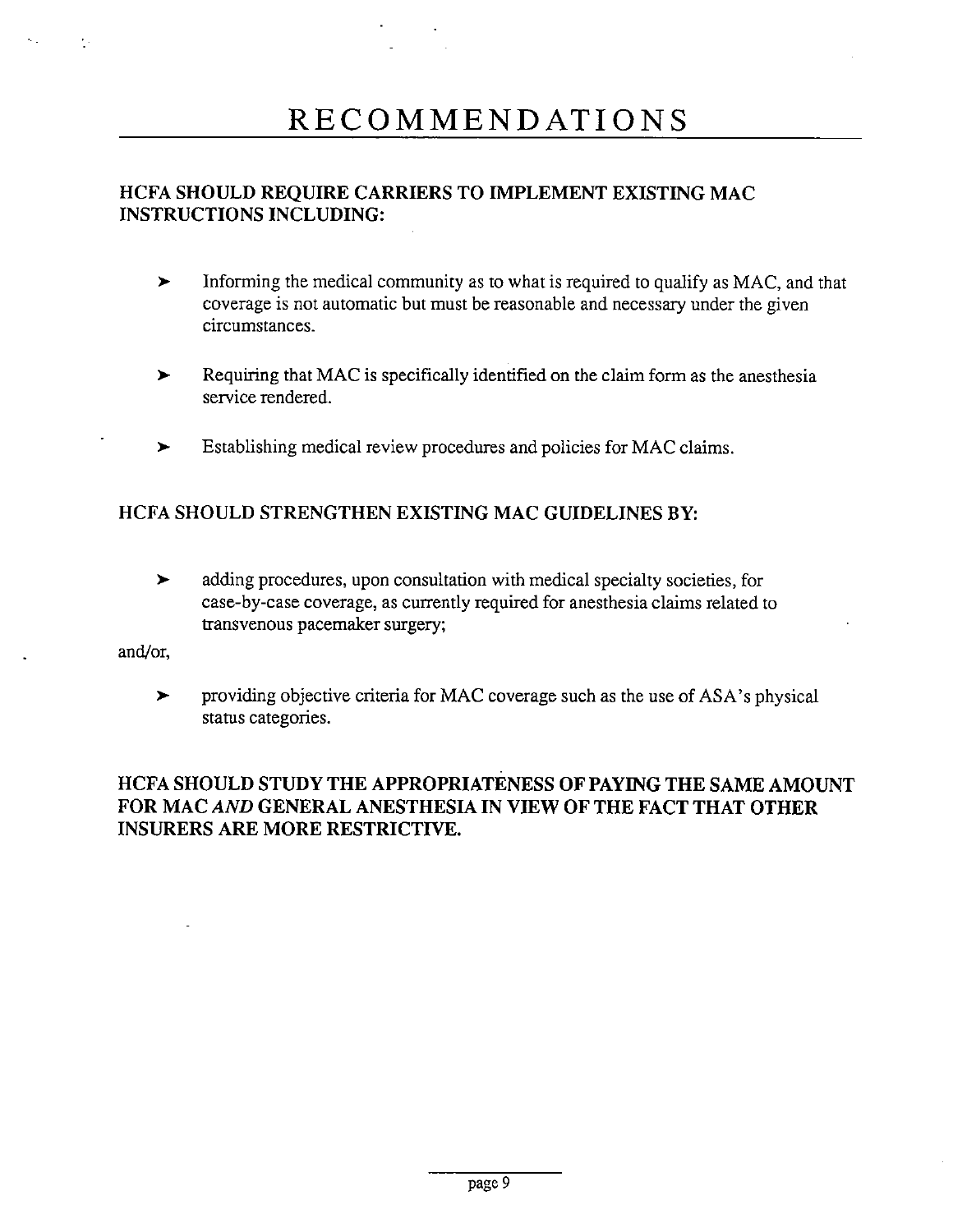## APPENDIX

Comments of the Health Care Financing Administration on the OIG Draft Report and the OIG Response to the HCFA's Comments

## RECOMMENDATION I

HCFA should require carriers to implement existing MAC instructions including:

- Informing the medical community as to what is required to qualify as MAC, and  $\blacktriangleright$ that coverage is not automatic but must be reasonable and necessary under given circumstances.
- Requiring that MAC is specifically identifed on the claim form as the anesthesia service rendered.
- Establishing medical review procedures and policies for MAC claims.  $\blacktriangleright$

## HCFA Comment

We agree in part with this recommendation. HCFA will bring the issue of MAC to the attention of the carrier medical directors who formulate the medical review procedures and policies for all claims. We wil follow up on the development and implementation of more strngent review policies in this area. As the OIG study shows, some carriers currently have specific medical review policies regarding standby anesthesia for pacemaker inserton. Such policies would provide a useful model for other procedures.

However, we do not agree, at this time, that MAC care should be identified on the claim form. HCFA will consider such action only after the carrier medical directors have completed their proposed course of action.

## OIG Response

We are pleased to note that HCFA will follow up on development and implementation of more stringent review policies for MAC. However, we do have concerns about the difficulty of implementing review policies without having claims for MAC services specifically identified. Therefore, we will withhold further judgment until we have been apprised of the results of HCFA's consultation with its medical directors.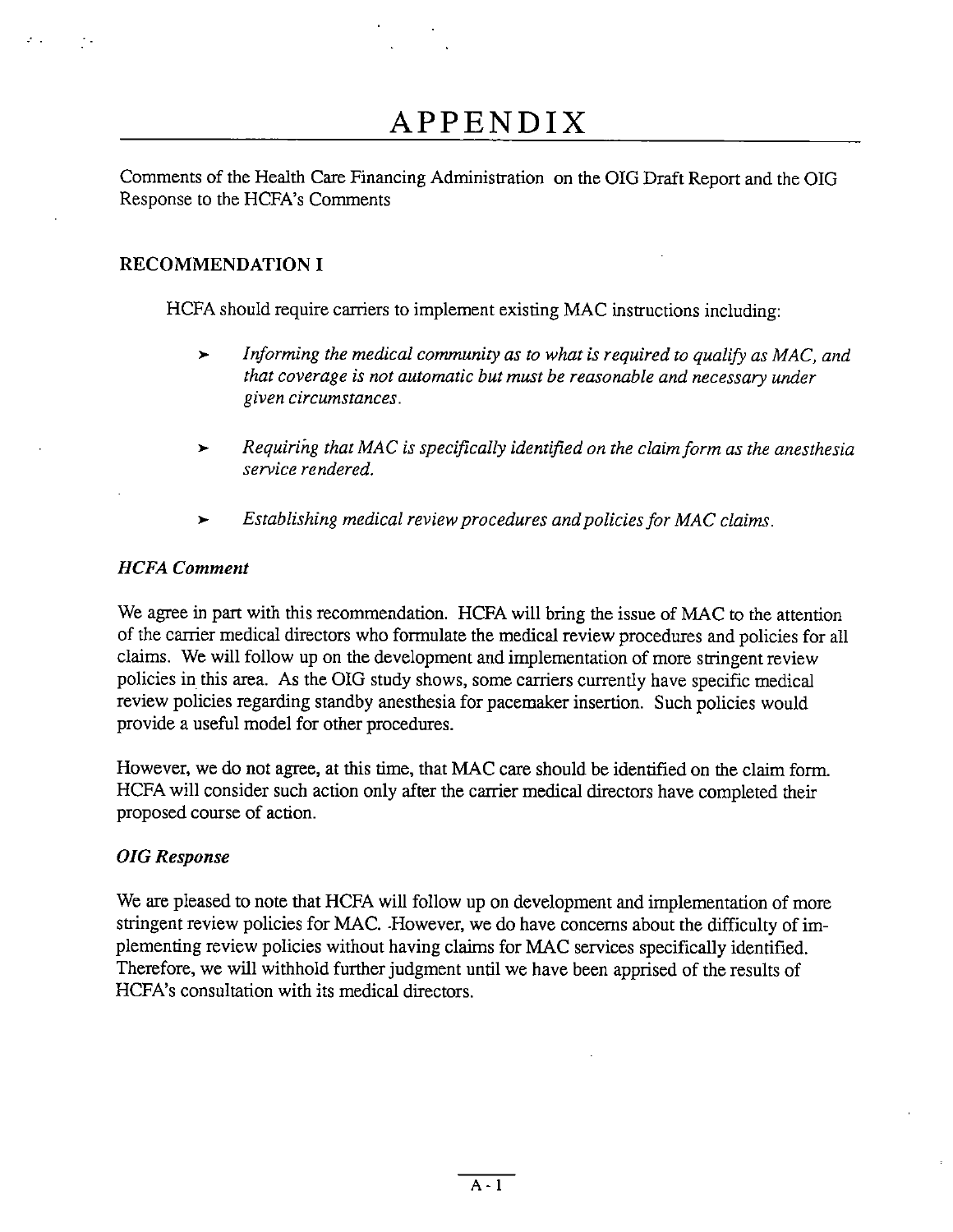#### RECOMMENDATION II

 $\ddot{\cdot}$ 

HCFA should strengthen existing MAC guidelines by:

- $\blacktriangleright$ adding procedures, upon consultation with medical specialty societies,for case-by-case coverage, as currently required for anesthesia claims related to transvenous pacemaker surgery; and/or
- providing objective criteria for MAC coverage such as the use of American  $\blacktriangleright$ Society of Anesthesiologists' physical status categories.

#### HCFA Comment

We agree with the intent of this recommendation and plan to explore ways to strengthen MAC guidelines. We will consult our Coverage/Payment Technical Advisory Group about requiring case-by-case determinations for cataact extractions and endoscopies, as well as for other procedures. It would be helpful if OIG would supply us with the list of 700 procedures that a private plan identified as not customarly requirng the services of an anesthetist, and for which claims were denied unless medical necessity was documented.

#### OIG Response

We are pleased to provide HCFA with a copy of the requested list of procedures identified by a private plan.

## RECOMMENDATION III

HCFA should study the appropriateness of paying the same amount for MAC and general anesthesia in view of the fact that other insurers are more restrictive.

#### HCFA Comment

We do not concur with this recommendation. We believe that it is not supported by the findings in this report. The report compares the MAC policies of Medicare to the policies of the Federal Employee Health Benefits Plans (FEHBPs) and the Medicare Carriers' Private Business Plans (MCPBPs) and concludes that the other plans have more restrictive coverage and reimbursement policies. However, the comparson would only be vald if the FEHBPs and MCPBPs define MAC in the same way as Medicare. Although the presentation in the report suggests that all FEHBPs and at least ten MCPBPs define MAC identically, there is no evidence in the report to support this. In addition we have reservations about adopting a recommendation that is based solely on the payment policies of other plans. We believe it is more important to establish that MAC is, indeed, a less resource-intensive surgical procedure than general anesthesia.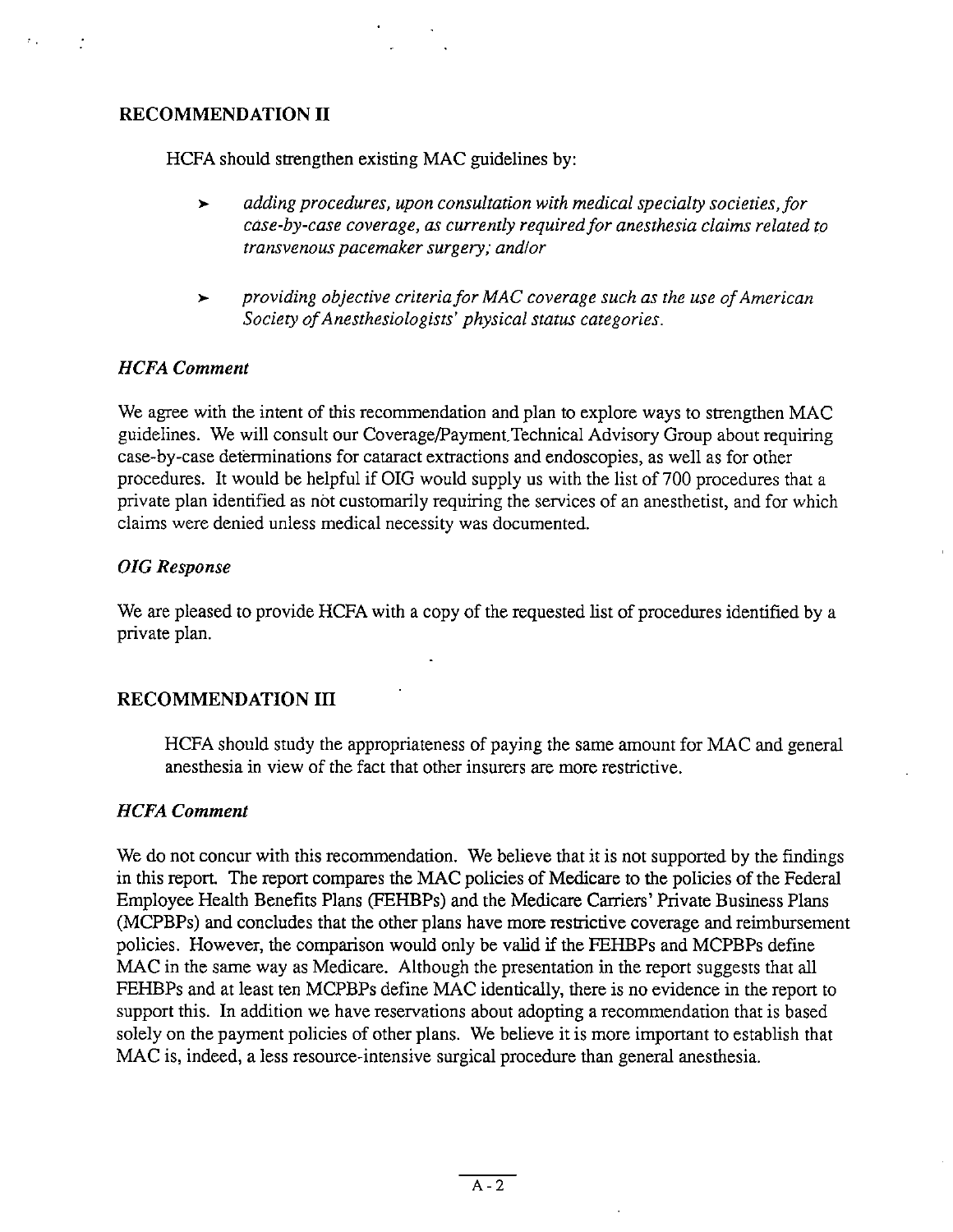It would also have made comparisons more meaningful to know whether these other plans lowered cataract anesthesia base units as Medicare did in January 1987. If these other plans recognize time units only, but have a higher conversion factor and a higher base unit for cataract anesthesia than Medicare, this would likely result in a higher payment allowance than Medicare even though it appears that these plans have a more restrictive policy. We suggest that OIG address these concerns and also provide additional detals on how these plans generally ensure lower or no payment for monitored anesthesia care. Specifically, the study should cover what special codes, modifiers or other administrative processes these plans use to allow them to pay at a lower level.

## OIG Response

 $\frac{1}{2}$  .

The HCFA has voiced several concerns about adopting this recommendation. We believe, nevertheless, that there is sufficient evidence and information available to support it. The evidence and information includes, but is not limited to, our comparative analysis of other insurers policies, HCFA's previous position to differentiate payment for MAC, and, lastly, statutory provisions requiring HCFA to develop a physician fee schedule based on resource costs.

The HCFA's first concern with accepting our finding is that the comparison of private plans with Medicare would only be valid if the private plans define MAC in the same way as Medicare. response, we wish to note that our methodology in soliciting responses from FEHBPs and MCPBPs was designed to assure valid comparsons based on identical definitions. In gathering the information from FEHBPs we provided them with HCFA's definition to assure common understanding of the definition of MAC. Similarly, we arranged for Medicare carrier staff who are knowledgeable of HCFA's definition to obtain the related coverage and reimbursement information from their private business plans. In those instances where responses were not definitive, we held discussions with respondents to assure that the identical definition was used.

The HCFA also expressed reservations about accepting a recommendation based solely on the payment policies of other plans. We had only recommended conducting a study, not actually changing policy unless the study indicated the appropriateness of the need for a change. More importantly, in this regard, we wish to point out that in HCFA's response to our 1986 inspection report (OAI-85-2-010), HCFA concurred with our recommendations that general anesthesia and MAC would be reimbursed at different rates. The HCFA indicated that it was considering a proposed regulatory change that would accomplish the intent of the OIG recommendations. Additionally, HCFA had committed itself to studying this payment issue in the October 7, 1986 issue of the Federal Register in response to our April 1986 OIG report.

The HCFA believes it is important to establish that MAC is, indeed, a less intensive-resource procedure than general anesthesia. We assume that this position is based on the provisions of OBRA 89 which require DHHS to develop a fee schedule for physician services based on resource costs. As we understand that HCFA has adopted the ASA Uniform Relative Value Guide which does not distinguish between resource costs for MAC and general anesthesia, we are uncertain of HCFA's intent.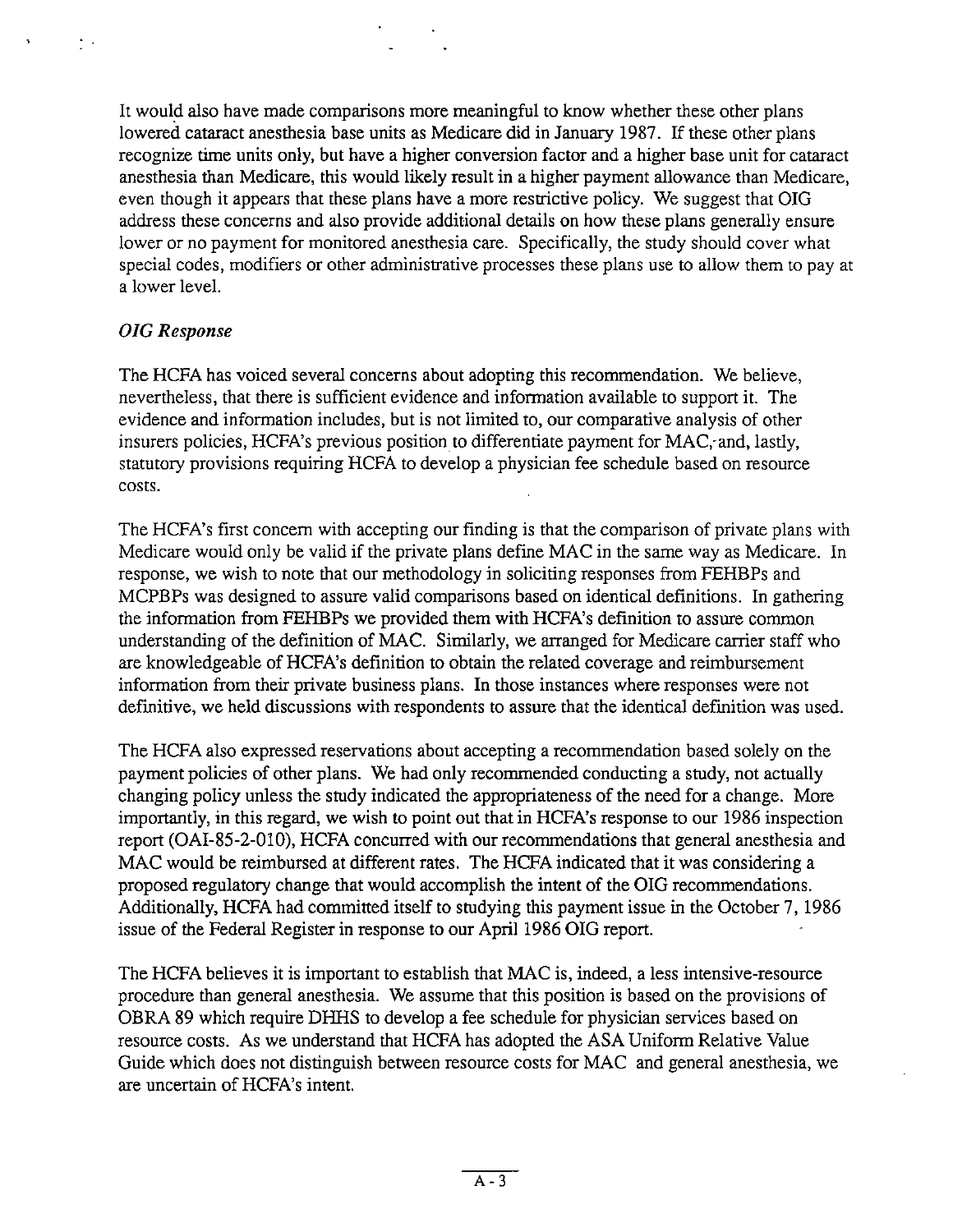With respect to HCFA's comments regarding cataract anesthesia base units and how other plans administer their coverage and payment policies, we will provide HCFA with our list of the MCPBPs and FEHBPs with more restrictive coverage and payment standards.

#### **HCFA'S General Comments**

#### Scope

Contractor of the

The stated purpose of this report was to review the adequacy and  $\blacktriangleright$ implementations of Medicare's coverage and reimbursement instructions for MAC. However, the report only covered MAC associated with cataract surgery and endoscopic procedures. Of the medical records reviewed, 69 percent were associated with cataract anesthesia and the remaining 31 percent were associated with anesthesia related to endoscopic procedures. Further, only 6 percent of the endoscopic procedures involved MAC. We recommend that OIG either retitle and rewrite the report to indicate that this report is a study of MAC for cataract services or expand the report to cover all other procedures using MAC.

#### OIG Response

- As stated in the Scope And Methodology section of this report, our inclusion of  $\blacktriangleright$ medical review findings of cataract procedures, Upper GI procedures and colonoscopies was designed to gain insights into actual operative events in assessing the adequacy of HCFA's coverage instruction for MAC. The choice of these procedures does not mean that our study of the adequacy and implementation of Medicare's coverage and reimbursement for MAC was limited to these procedures.
- HCFA correctly notes that only a small percentage of the endoscopic  $\blacktriangleright$ procedures performed involved MAC. We have revised the report to indicate that 20 of the 359 endoscopy procedures had associated claims for anesthesia. Discussions with several gastroenterologists revealed that they provide, or direct the provision of, MAC for almost all these procedures. In these instances MAC services of the physician endoscopist, registered nurse or other personnel trained in monitoring and resuscitation techniques are not usually biled by physicians as a separate service.

#### Documentation

The report indicates that the payment was inappropriate in approximately  $I$  in  $4$  $\ddot{\phantom{1}}$ cataract cases based on lack of documentation. However, the report should make it clear that this finding does not necessarily imply that anesthesia providers did not furnish claimed MAC services. Rather, the absence of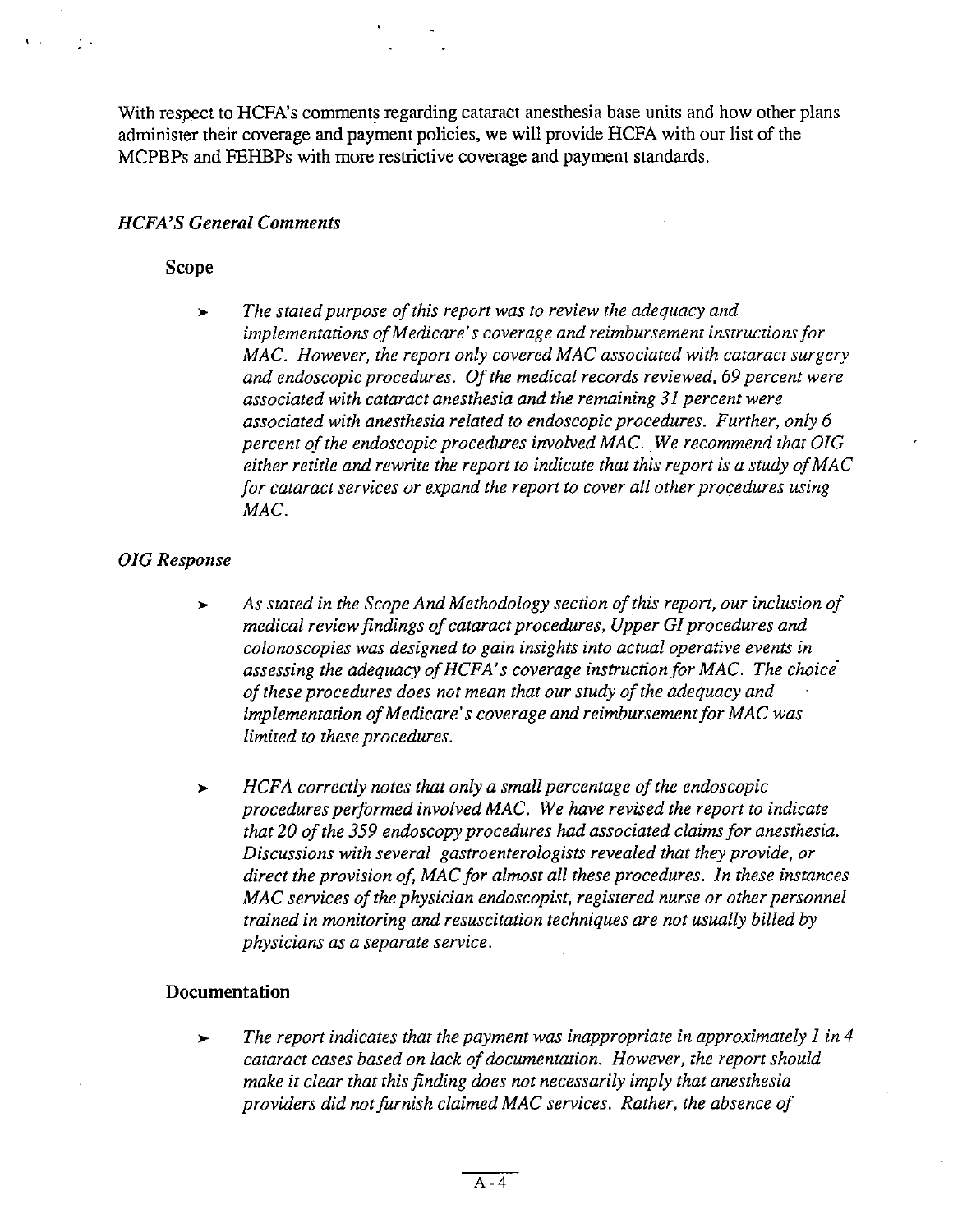documentation may reflect a failure to document services actually provided or a failure to include this documentation with the medical record reviewed by the OIG contractor. This lack of precision in distinguishing the reason for the absence of documentation also calls into question the accuracy of O/G' projection of \$/4 milion in inappropriate payment for MAC, such payments cannot be directly translated into projected future savings; a more stringent review process for MAC might rather improve the anesthesia documentation,

#### **OIG** Response

机动力 建平

We have revised the report to assure that the finding does not imply that  $\blacktriangleright$ services were not actually rendered, However, lack of documentation is sufficient cause to examine the case further.

#### Detail

We would recommend that the report include more detail on such items as the  $\blacktriangleright$ number of outpatient departments (OPDs) and ambulatory surgical centers (ASCs) that were sampled and whether inadequate documentation was a problem for certain OPDs/ASCs, or was it representative across all OPDs/ASCs. It would also be helpful to include the method the medical record contractor used to identify anesthesia activities. These items could be incorporated into the appendix or incorporated into the body of the report itself

#### OIG Response

We are happy to make our work papers containing information on OPDs, ASCs  $\blacktriangleright$ and contractor methodology available to HCFA.